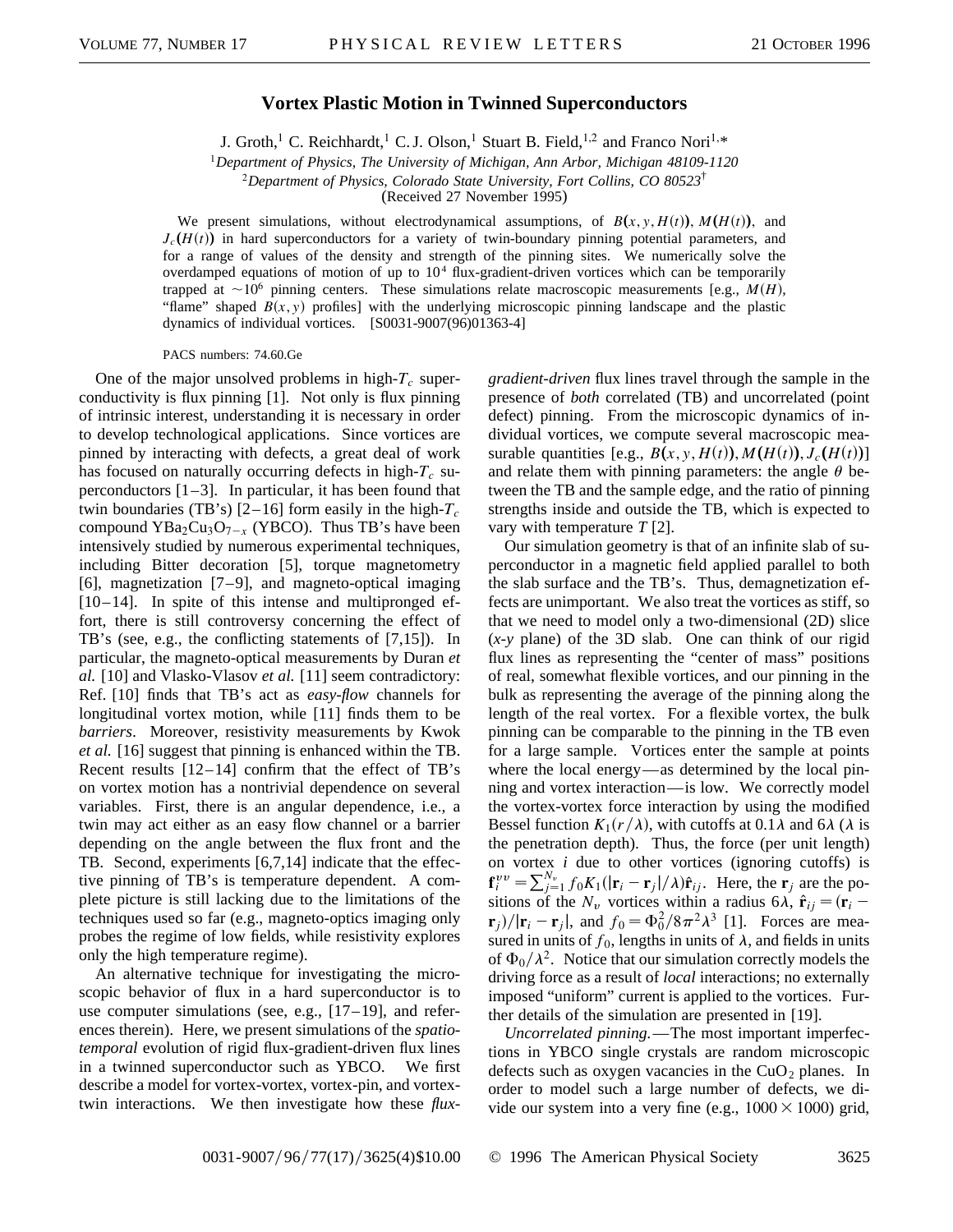where each grid site represents a pinning site. The density of pinning sites,  $n_p$ , is between  $150/\lambda^2$  and  $496/\lambda^2$  for all the runs presented here. These densities are within experimentally determined values [5]. The maximum pinning force  $f_{l,m}^{\text{thr}}$  on each grid site  $(l,m)$  is randomly chosen with a uniform probability distribution, from  $[0, f_p]$ , where  $f_p$  is the maximum possible pinning threshold force (or strength). If the site is in a TB, then the maximum possible pinning threshold force is  $f_p^{\text{TB}}$ . When the net force acting on a vortex *i* located on grid site  $(l,m)$  is less than the threshold force  $f_{l,m}^{\text{thr}}$ , then the vortex remains pinned in that grid site. However, if the force acting on that vortex becomes larger than the threshold force  $f_{l,m}^{\text{thr}}$ , then the effective pinning force drops to zero and the vortex moves continuously until it encounters a pinning site that has a threshold force greater than the net force acting on the vortex. Thus the pinning force on each grid site acts like a stick-slip friction force  $\mathbf{f}_i^{vp} = -\mathbf{f}_i^{\text{nef}} \Theta(f_{l,m}^{\text{thr}} - f_i^{\text{net}})$ , where  $f_i^{\text{net}}$  is the net force on the vortex (due to other vortices and possibly a TB) and  $\Theta$  is the Heaviside step function. In other words,  $\mathbf{f}_i^{v_p} = -\mathbf{f}_i^{\text{net}}$  if  $f_i^{\text{net}} < f_{l,m}^{\text{thr}}$ , and  $\mathbf{f}_i^{vp} = 0$  if  $f_i^{net} \ge f_{l,m}^{thr}$ .

*Twin boundary pinning*.—We have tested a very large variety of models for TB's, and compared simulation results to experiment. For the sake of concreteness, we focus here on the model which was most consistent with experimental data; the results of the other models will be discussed elsewhere. In this model, a TB consists of an attractive well containing pinning sites that have a different maximum threshold force (or strength)  $f_p^{\text{TB}}$  than that for sites outside the TB,  $f_p$ . The ratio  $f_p^{TB}/\dot{f}_p$  is expected to vary as a function of temperature *T* because of the reduced dimensionality of the thermal fluctuations for vortices in a TB [2]. The ratio is small (i.e., pinning in the twin is weak) for low *T*, and it is larger at higher *T* (see, e.g., p. 1321 of [2]). By varying this ratio, we can mimic some of the effects due to temperature.

For all the results presented here, we model the attractive TB well as a parabolic channel with a width  $2\xi^{TB}$ . The attractive force on the *i*th vortex due to the well of the *k*th twin is thus  $\mathbf{f}_i^{vTB} = f^{TB}(d_{ik}^{TB}/\xi^{TB})\Theta((\xi^{TB} - d_{ik}^{TB})/\lambda)\mathbf{r}_{ik}^2$ where  $d_{ik}^{TB}$  is the perpendicular distance between the *i*th vortex and the  $k$ th TB, and  $f<sup>TB</sup>$  is the maximum force that the well of the twin exerts on a vortex (i.e., the force needed to escape the TB). The pinning inside the twin channel is modeled identically to the pinning in the rest of the sample, except that it has a different maximum strength,  $f_p^{\text{TB}}$  instead of  $f_p$ . This microscopic model of TB pinning is very similar to the one inferred from recent measurements in [7], where it is found that the TB "channel" has strong "depth" variations.

*Dynamics*.—The overall equation for the overdamped motion of a vortex moving with a velocity **v** and subject to vortex-vortex and vortex-pinning forces (due to intrinsic pinning  $f_i^{vp}$  and TB pinning  $f_i^{vTB}$  is  $\mathbf{f}_i = \mathbf{f}_i^{vv} + \mathbf{f}_{i}^{vp} +$  $\mathbf{f}_i^{vTB} = \eta \mathbf{v}_i$ , where  $\mathbf{f}_i = (\mathbf{f}_i^{vv} + \mathbf{f}_i^{vTB})$   $[1 - \Theta(f_{l,m}^{\text{thr}} - \Theta(f_{l,m}^{\text{thr}})]$  $f_i^{vTB} - f_i^{vv}$ ], and we take  $\eta = 1$ .

Many parameters can be varied, making the systematic study of this problem quite complex. Here we chose to vary only the two most critical variables, the angle between the TB and the flux flow, as stressed in  $[12-14]$ , and the ratio  $f_p^{TB}/f_p$ . We find the critical current  $J_c$  for an untwinned sample with  $f_p = 0.2 f_0$  and  $\lambda = 1400$  Å, to be  $1.26 \times 10^6$  A/cm<sup>2</sup>, which is reasonable for YBCO at low *T*. Thus we varied  $f_p$  between 0.15 $f_0$  and 0.4 $f_0$ . A more detailed investigation with different TB widths, TB depths, intrinsic pinning strengths, and different TB potentials will be presented elsewhere. For the runs presented here, we fixed the depth of the TB channel by setting the maximum TB force  $f^{\hat{T}B}$  to 0.6 $f_0$ , and the width of the channel  $2\xi^{TB}$ to be approximately  $0.7\lambda$ .

*Sample*.—We begin by studying in detail how vortices entering a sample interact with a single TB. The actual sample region is heavily pinned, and covers the region with  $(x,y)$  coordinates  $0 \le x \le 66\lambda$  and  $0 \le y \le 55\lambda$  (Fig. 1). The number of pinning grid sites in the sample is  $\frac{5}{6} \times$  $10^6 = 833, 333$ . The linear size of each pinning grid site is  $d_p = 66\lambda/1000 = 0.066\lambda$ , and the pinning density is  $n_p = 1/d_p^2 = 230/\lambda^2$  which, for a computer simulation, is extremely large. Figure 4 shows results for other samples.

*Flux density profiles and current flow*.—Figure 1 shows the computed flux distribution for  $f_p = 0.15f_0$ with  $f_p^{TB}/f_p = 3/4$  (a,b,c) and  $f_p^{TB}/f_p = 1/4$  (d). The TB is at an angle  $\theta = 60^{\circ}$  measured from the horizontal sample edge located at the bottom, where flux enters (note the similarity to the experimental situation in [11]).



FIG. 1. (a) Snapshot during the initial ramp-up phase of the top view of the region where flux lines, indicated by dots, move. (b)  $B(x)$  along a 1.0 $\lambda$  wide horizontal cut through the sample centered on the horizontal line  $y = 36\lambda$  indicated in (a). We calculate  $B(x, y)$  at each point due to all the vortices and then find  $B(x)$  by averaging over a strip, i.e.,  $B(x, y =$  $y_0$  =  $(\Delta y)^{-1} \int_{y_0}^{y_0 + \Delta y} dy B(x, y)$ . This *B*(*x*) clearly shows the "shadowing" and "pileup" effects discussed in [11]. (c,d) Current flow (contours of constant B) around the TB in (a) for several pinning strengths. In (c)  $f_p^{TB}/f_p = 3/4$ , as in (a), more effective source of pinning, and the TB is a barrier to longitudinal vortex motion. In (d),  $f_p^{TB}/f_p = 1/4$  and the TB is an easy-flow vortex channel.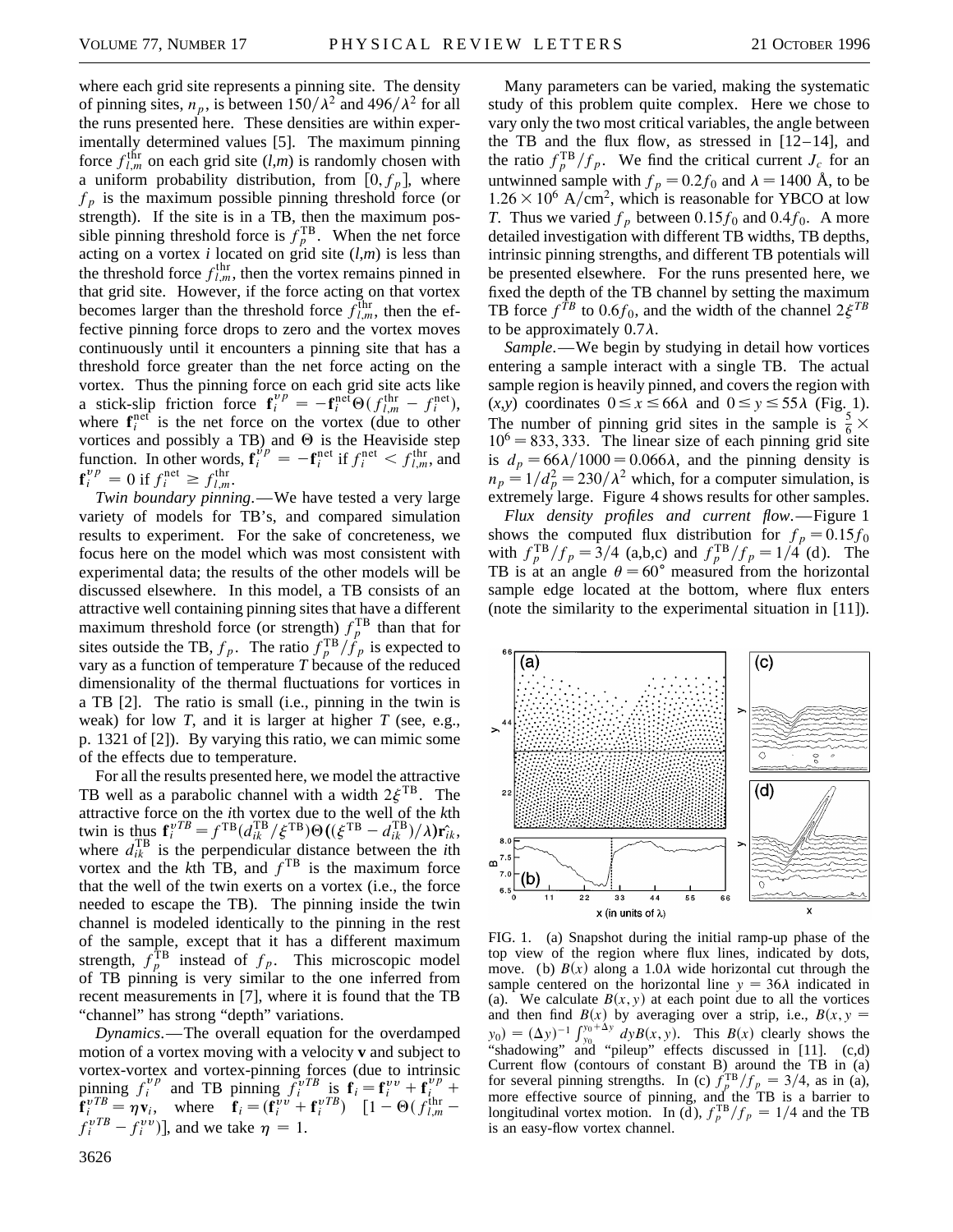Figure 1(a) shows the positions of the vortices after the external field has been ramped up from zero. Two important features stand out. First, we see that the vortices "pile up" on the side of the twin where the flux enters. Second, on the other side of the TB we see the "shadow" effect; the density of vortices is lowered. These features of the vortex plastic flow are more explicit in (b), which shows the induction *B* along the horizontal line in (a). When the external field is ramped down to zero, we also observe some shadowing and pileup effects, but they are weaker since the number of vortices in the sample is now smaller. Both of these effects for the ramp up and down cases are clearly observed in the experiments of [11]. Since we know the exact position of the vortices, we can calculate the *B* field due to the vortices, and hence the *current flow*  $J(x, y, H(t))$  *(contours of constant <i>B*) near the TB. Figure 1(c) shows the current flow for the TB in (a), while (d), corresponding to lower  $T$ , presents a "flame"-shaped current flow similar to the ones observed in several experiments [10–14].

In Fig. 2 we show the positions of the vortices after the field has been ramped up from zero for several cases. In the top panels, the ratio  $f_p^{TB}/f_p$  is held fixed, and the angle  $\theta$  is varied; we see that the  $\theta = 20^{\circ}$  TB is a barrier to flux flow, while the other angles are easy-flow channels. Our model, like experiments (e.g., [13,14]), exhibits TB vortex flow which has an angular dependence. In the lower panels of Fig. 2 the ratio  $f_p^{TB}/f_p$  is increased. We still observe an angular dependence, but the angle at which a twin becomes an easy-flow channel has increased. As the ratio  $f_p^{TB}/f_p$  increases, the angle  $\alpha$  between the TB and the direction of vortex flow must decrease if the twin is to be an easy-flow channel.



FIG. 2. Top view of the region where flux lines, indicated by dots, move in the ramp-up phase. We have varied  $\theta$ and  $f_p^{TB}/f_p$ , and here we present some of our results for  $\theta = 20^{\circ}$  (left), 45<sup>o</sup> (center), 85<sup>o</sup> (right), and  $f_p^{TB}/f_p = 1/4$ (top),  $1/2$  (bottom). For the top panels the TB acts as an easyflow channel, except  $\theta = 20^{\circ}$ , while for the bottom ones *only* the sample with  $\theta = 85^{\circ}$  exhibits easy-flow channel behavior. Here  $f_p = 0.15f_0$  and  $n_p = 230/\lambda^2$ .

Figure 3 summarizes results obtained from many runs. Figure 3(a) presents the "vortex plastic motion" phase diagram, showing the region where the TB is an easy-flow channel (barrier) for longitudinal vortex motion, indicated by open circles (solid squares). The boundary, indicated by grey diamonds, corresponds to slow vortex motion. This phase diagram quantitatively summarizes how  $\theta$  and  $f_p^{TB}/f_p$  affect the vortex motion. As pinning in the twin increases, we expect the flux-front velocity to decrease. This observation is quantified in Fig. 3(b). There,  $v^{TB}(v)$ is the velocity of the flux front inside (outside) the TB, measured along the direction perpendicular to the sample edge. Figure 3(b) shows  $v^{TB}/v$  decreasing monotonically for increasing  $f_p^{TB}/f_p$ . Monitoring the dynamics of individual vortices, we observe that the longitudinal vortex transport in the TB is *plastic* (many vortices "tear away" from the flux lattice when  $v^{TB}/v \neq 1$ ) and proceeds via two mechanisms: (i) the actual motion of vortices along the TB, and (ii) vortices from the bulk (and close to the TB vortex front) falling into the TB. Finally, our phase diagram [Fig. 3(a)] suggests that the contradictory experimental results in [10,11] can be understood as arising from probing different parameter regimes.

References [13,14] made the interesting observation that flux enters the sample in a "flame" pattern around the TB. Reference [14] suggests, using current-conservation arguments, that this happens whenever the twin acts as easy-flow channel. We also observe flame patterns [see Fig. 4(a)] whenever the twin is an easy-flow channel. The flame is caused by vortices *escaping* from the TB, not gliding along it.

*Magnetization*.—One clear advantage of our simulation is that we can obtain direct *spatiotemporal* information on the distribution of individual flux lines *inside* the sample. This is quite difficult to obtain experimentally, especially for bulk samples. What is typically measured in experiments is the average magnetization *M* over the sample volume. In our simulation, we thus calculate  $M =$ sample volume. In our simulation, we thus calculate  $M -$ <br> $(4\pi V)^{-1} \int (H - B) dV$ . In Fig. 4(b) we show partial magnetization loops for a sample where the TB's are perpendicular to the flux flow (d), one where they are parallel to the flux flow (e), and a sample without any twins at



FIG. 3. (a) Phase diagram  $f_p^{TB}/f_p$  versus  $\theta$  showing the region where the TB is an easy-flow channel (barrier) for longitudinal vortex motion, indicated by open circles (solid squares). The boundary, indicated by grey diamonds, corresponds to slow vortex motion. The ratio  $v^{TB}/v$  is  $\approx$  1 (black squares), between 1 and 1.25 (grey diamonds), and larger than 1.25 (open circles). (b)  $v^{TB}/v$  versus  $f_p^{TB}/f_p$  for  $\theta = 35^\circ, 70^\circ, 80^\circ$  (upper curve).